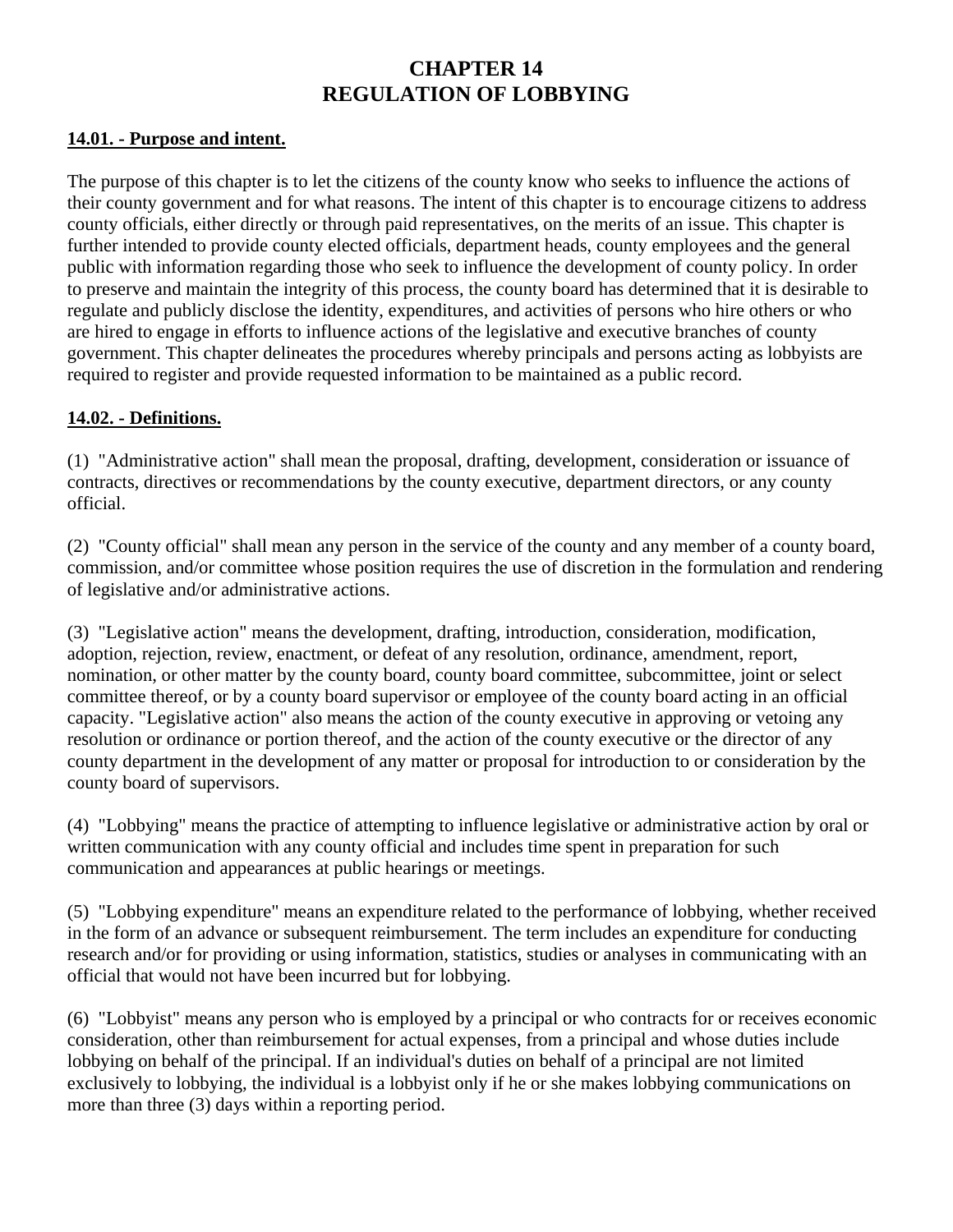(7) "Local official" means any person who holds elective office or has been elected to a local office but has not yet taken office, and every person who is employed by a county, city, town, village or school district who is not employed principally to influence legislative or administrative action. Local official does not include those who hold state or national office.

(8) "Person" means any individual, corporation, association, firm, partnership, committee, club, organization, or groups of persons who are voluntarily acting in concert. "Person" shall also include recognized employee organizations, associations, and/or representatives.

(9) "Principal" means any person who is represented by a lobbyist.

(10) "Reporting period" means any six-month period beginning with January 1 and ending on June 30 or beginning with July 1 and ending on December 31.

### **14.03. - Lobbyist and principal—registration required.**

(1) Any person who acts as a lobbyist, as defined herein, is required to register annually under the provisions of this chapter and shall file, in person, by mail or electronically, on forms prescribed by the ethics board and submitted to the county clerk. Lobbyist registration shall include:

- (a) The full name, occupation, and principal place of employment of the lobbyist or lobbyists;
- (b) The identity of the legislative or administrative matter for which the lobbyist has been retained or which the lobbyist supports or opposes;
- (c) The name, occupation, and principal place of business of the person, or any other formal or informal group which is directing the lobbying activities and whose interests the lobbyist is representing;
- (d) Applicable registration fees.

(2) A lobbyist who appears on a matter, either verbally or in writing, before a meeting of the county board, a standing committee, a board or commission shall disclose his/her name, employer, and authorizing principal to the committee clerk as a matter of public record.

(3) Before engaging in lobbying on behalf of a principal, a lobbyist and the principal shall register with the county clerk on forms prescribed by the ethics board. Principal registration shall include:

- (a) The full name, occupation, and principal place of employment of the principal and the name and contact information of an individual to serve as a contact for the principal;
- (b) Applicable registration fees.

(4) A principal shall file a separate authorization for each lobbyist retained by the principal. The authorization shall be prescribed by the ethics board and shall include:

- (a) The general legislative or administrative matter for which the lobbyist has been retained; lobbyists may be authorized for general purposes, however the specific legislative or administrative matter(s) on which lobbying has occurred must be documented pursuant to section 14.035(1)(c) of this chapter.
- (b) A written authorization for the lobbyist to represent the principal, signed by or on behalf of the principal;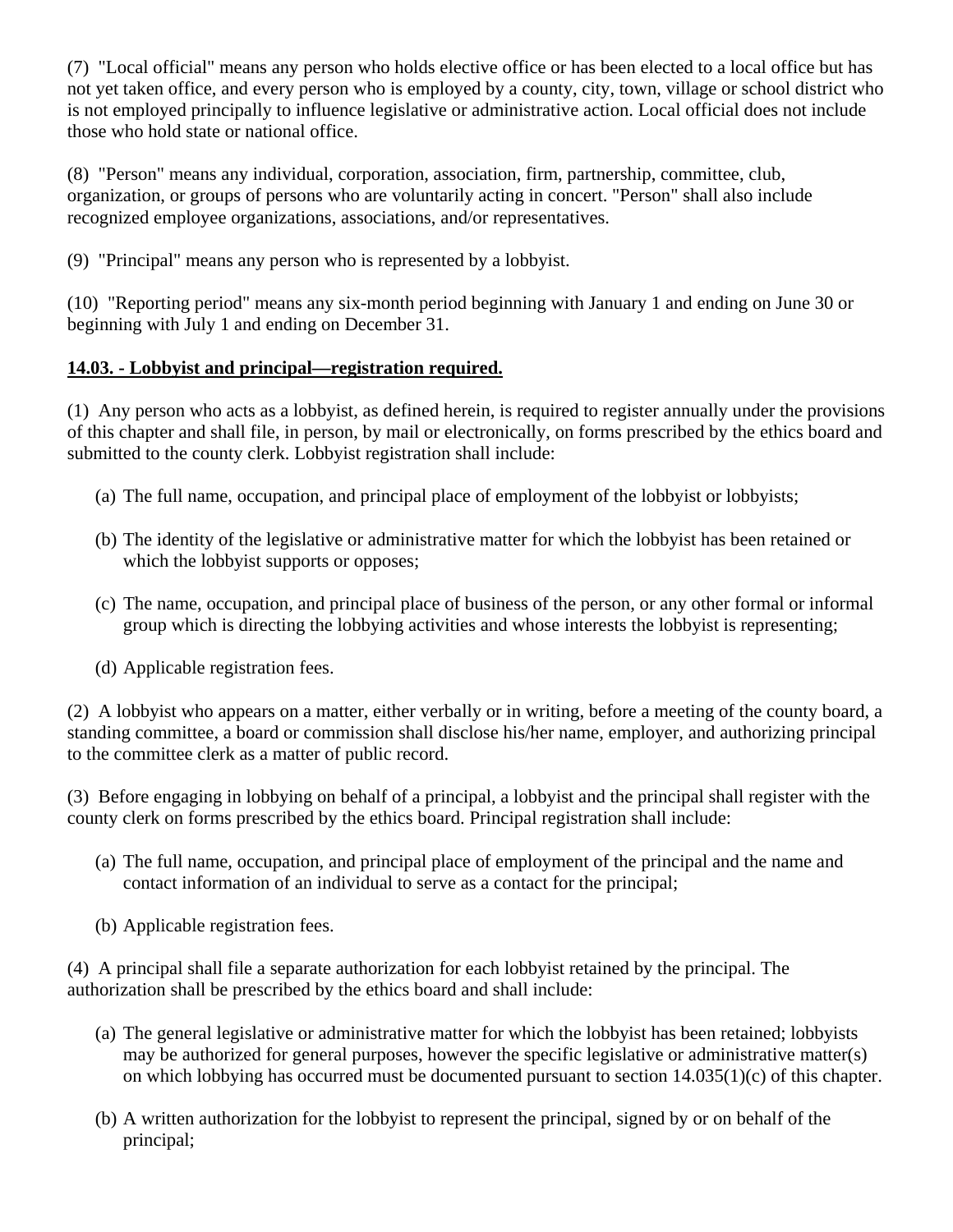(c) Applicable authorization fees.

(5) Except as authorized under 14.06, no person may engage in lobbying as a lobbyist unless the person has been registered under this chapter and has been authorized to act as a lobbyist for the principal whom the lobbyist represents under 14.03

(6) Except as authorized under 14.06, no principal may authorize a lobbyist to engage in lobbying until the lobbyist and the principal are registered in accordance with this chapter.

(7) Lobbyist and principal registration becomes effective when filed and when applicable fees are received by the county clerk, and expires at the end of the calendar year. Upon termination of a person's engagement or employment as a lobbyist, the principal shall notify the county clerk upon a report form prescribed by the ethics board and provided by the county clerk. The county clerk shall enter a termination note into the record opposite the name of the principal and the lobbyist.

### **14.035. - Principals' expense statement.**

(1) Every principal shall, on or before July 31 and January 31, file with the county clerk an expense statement covering the preceding reporting period, if the principal has incurred expenses of one thousand dollars (\$1,000.00) or more within that reporting period. The statement shall contain the following information:

- (a) The aggregate total amount of lobbying expenditures made and obligations incurred for lobbying activities by the principal and all lobbyists for the principal. With respect to expenditures and obligations, the following shall be included:
	- 1. Lobbying expenditures made and obligations incurred for lobbying shall include pro rata compensation to lobbyists and to the principal or officers or employees of the principal for lobbying or expenses.
	- 2. Except as provided in section 14.035(1)(a)(3), lobbying expenditures made and obligations incurred in preparing for lobbying shall be included in the aggregate total.
	- 3. A reasonable estimate of lobbying expenditures made and obligations incurred for conducting, compiling, or preparing research, information, statistics, studies or analyses used in lobbying shall be included in the aggregate total. Lobbying expenditures and obligations shall not be reported under this subsection if the use in lobbying occurs more than three (3) years after the completion of the research or the compilation or preparation of the information, statistics, studies, or analyses. If the research, information, statistics, studies or analyses are used by the principal both for lobbying and for purposes other than lobbying, the principal shall allocate the lobbying expenditures and obligations among the purposes for which the research, information, statistics, studies, or analyses are used and include the portion allocated to lobbying in the aggregate total. Any estimate or allocation or expenditures and obligations made in good faith, under this subsection, fulfills the requirements of this subsection.
	- 4. Lobbying expenditures made and obligations incurred for providing or using research, information, statistics, studies, or analyses in lobbying shall be included in the aggregate total.
	- 5. Lobbying expenditures made and obligations incurred for paid advertising and any other activities conducted for the purpose of urging members of the general public to attempt to influence legislative or administrative action shall be included in the aggregate total.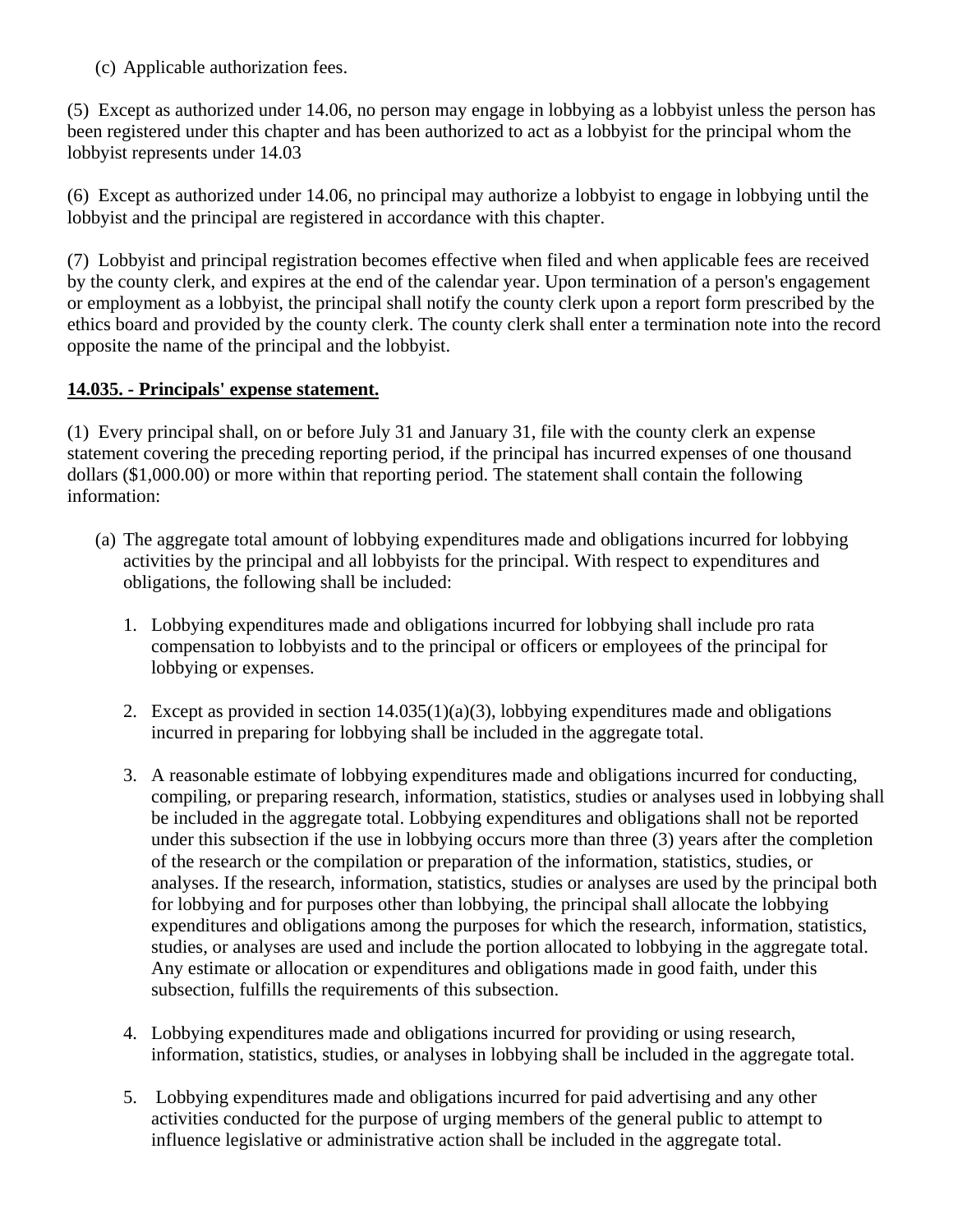- (b) If a lobbyist is an employee, officer or director of a principal and the lobbyist is paid a salary or given consideration other than reimbursement of expenses, the aggregate total amount of lobbying expenditures made or obligations incurred by the principal for office space, utilities, supplies, and compensation of employees who are utilized in preparing for lobbying communications shall be listed. Any lobbying expenditures made or obligations incurred for office overhead costs which are included in the amount reported under paragraph (a)1. shall not be included in the amounts reported under this paragraph.
- (c) A detailed description of each subject area in which the principal attempted to influence legislative or administrative action during the reporting period, including all of the following:
	- 1. The number, subject matter, and specific issues addressed in the legislative proposals on which the subject attempted to influence legislative or administrative action in each subject area; and
	- 2. A contemporaneous record disclosing the time and resources spent on each attempt to influence legislative or administrative action in each subject area. The contemporaneous record shall be supplied on a form provided by the county clerk and shall include an itemization of the time and resources spent on research and preparation, the time spent meeting with elected county officials, agency officials, legislative employees of the county, and other county employees having decision-making authority, and any other activity which includes lobbying.
- (d) The name of any agency official, legislative employee, elective county official, or candidate for elective county office to whom the principal or any lobbyist for the principal provided reimbursement authorized under chapter 9.15(2)(a) and the date and amount reimbursed.

(2) Reports by lobbyists. A lobbyist whose activities and expenditures are required to be reported by a principal under subsection (1) shall provide to the principal the information that the principal determines is needed to prepare the statement. The principal shall file a copy of the information, signed by the lobbyist under the penalty for making false statements.

(3) Short-form report. If the principal has incurred expenses that do not exceed one thousand dollars (\$1,000.00) within that reporting period, the principal may file a short-form expense statement consisting of the following information:

- (a) The aggregate total amount of lobbying expenditures made and obligations incurred for lobbying activities by the principal and all lobbyists for the principal.
- (b) A brief description of each subject area in which the principal attempted to influence legislative or administrative action during the reporting period.

(4) Records. All accounts, bills, receipts, books, papers, and other documents necessary to substantiate the expense statement shall be obtained, organized, and preserved, by the principal and any lobbyist engaged by the principal for three (3) years after the date filing the expense statement.

(5) Failure to file. If a principal fails to timely file a complete expense statement under this section, the county clerk shall suspend the privilege of any lobbyist to lobby on behalf of the principal. The county clerk shall mail written notices to the principal and to any lobbyist authorized by the principal informing both parties that unless the principal files the delinquent statement within ten (10) business days after the date of mailing of the notices, no lobbyist may lobby on behalf of the principal. The privilege of any lobbyist to lobby on behalf of the principal shall be restored immediately upon filing the delinquent statement and payment of applicable fees. The notice sent to the principal shall further state that the principal may be subject to forfeitures and/or sanctions as provided in this chapter. The notices shall be sent by first class mail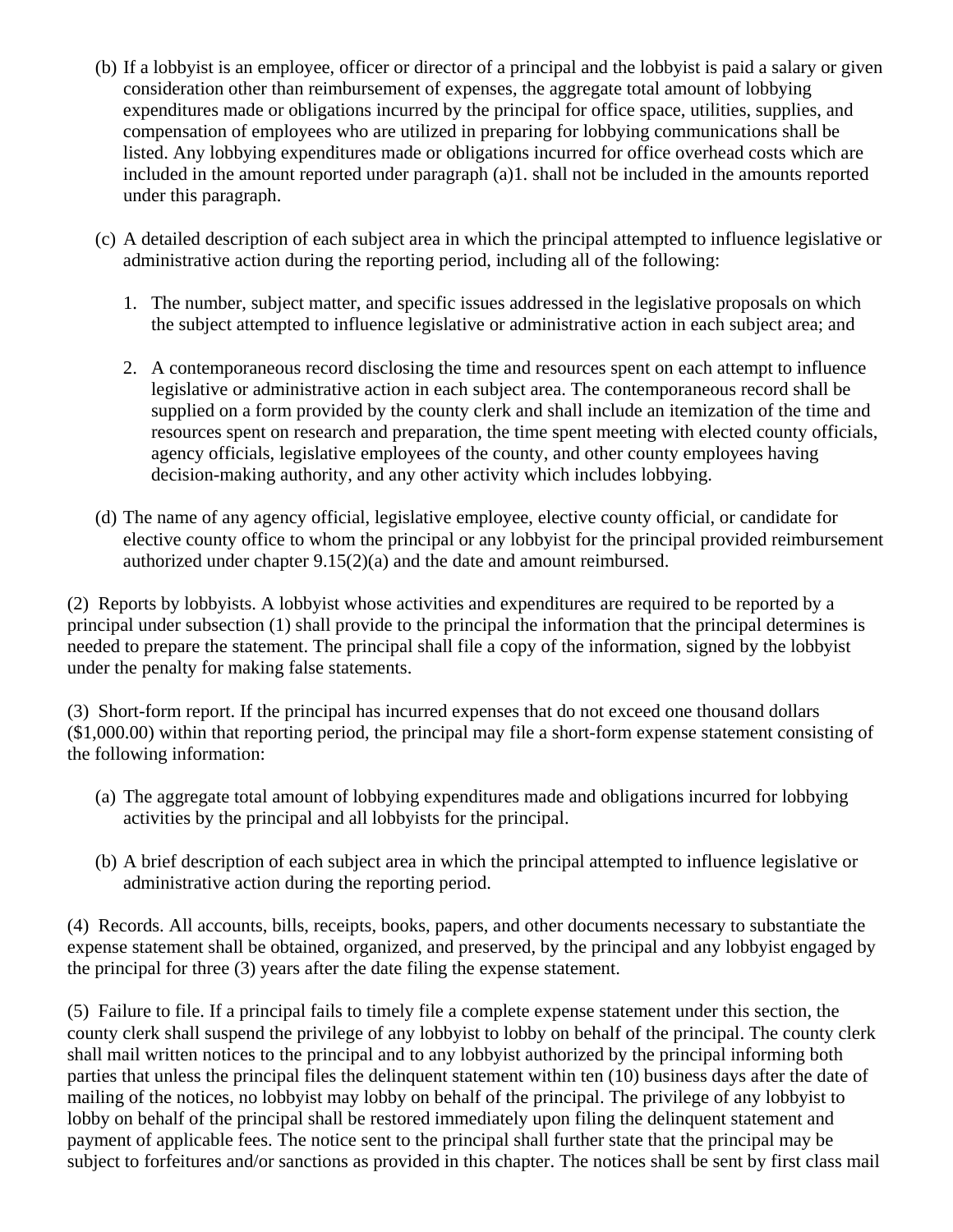to the last-known addresses of the principal and lobbyist. Any principal or lobbyist who is aggrieved by a suspension of lobbying privileges under this subsection may request a hearing regarding the suspension.

### **14.06. - Exceptions.**

- (1) The provisions of this chapter shall not apply to:
	- (a) Local officials and their staff, provided that such local officials and staff are solely engaged in matters of governmental interest concerning their respective governmental bodies and the county;
	- (b) A person who owns, publishes, or is employed by a newspaper, any regularly published periodical, a radio station, a television station, a wire service, or any other bona fide news medium that in the ordinary course of business disseminates news, letters to the editor, editorial or other comment, or paid advertisements that directly or indirectly oppose or promote legislation or administrative action, if the person does not engage in further or other activities that require registration under this chapter and does not represent another person in connection with influencing legislation; this subsection does not exempt a person whose relation to the news media is only incidental to a lobbying effort or when a position taken or advocated by a media outlet, reporter or editor directly impacts, affects, or seeks to influence legislation in which the media outlet, reporter, or editor has a direct or indirect financial interest;
	- (c) A person when representing a bona fide church or religious organization solely for the purpose of protecting the public right to practice the doctrines of such church or religious organization;
	- (d) A person whose actions would otherwise qualify that person as a lobbyist, as defined in this chapter, shall not be deemed to be lobbying provided the individual engages in lobbying on three (3) or fewer days during a reporting period. Any contact or communication made by a lobbyist at a properly noticed public meeting or hearing shall not count as a lobbying communication. Any subsequent lobbying contact by that person within the same reporting period requires registration as provided in this chapter;
	- (e) Any person appointed to a county commission or board, provided that person is subject to the Milwaukee County Code of Ethics as stated in chapter 9.05

(2) Nothing in sections 14.01 and 14.06 may be applied to or interfere with the right of any person to engage in lobbying by communicating solely with a county board supervisor who represents the district in which the person resides.

### **14.07. - Duties of the county clerk.**

(1) The county clerk shall register each person who qualified for registration as a lobbyist or principal and shall be the custodian of all completed forms. The county clerk shall prepare and keep a file in which shall be entered the name and business address of each principal and lobbyist required to be registered under this chapter in accord with section 14.03, and the general areas of legislative and administrative action and specific matters to which the lobbying activities of the principal and lobbyist relate.

(2) All information contained in reports required to be filed under the provisions of this chapter shall be compiled by the county clerk, as soon as practicable with respect to which information is filed. A listing of registered lobbyists and principals, and the matters to which the lobbying activities of the principal and lobbyist relate shall be forwarded on a quarterly basis to the county executive, each member of the county board, and the county board chief committee clerk.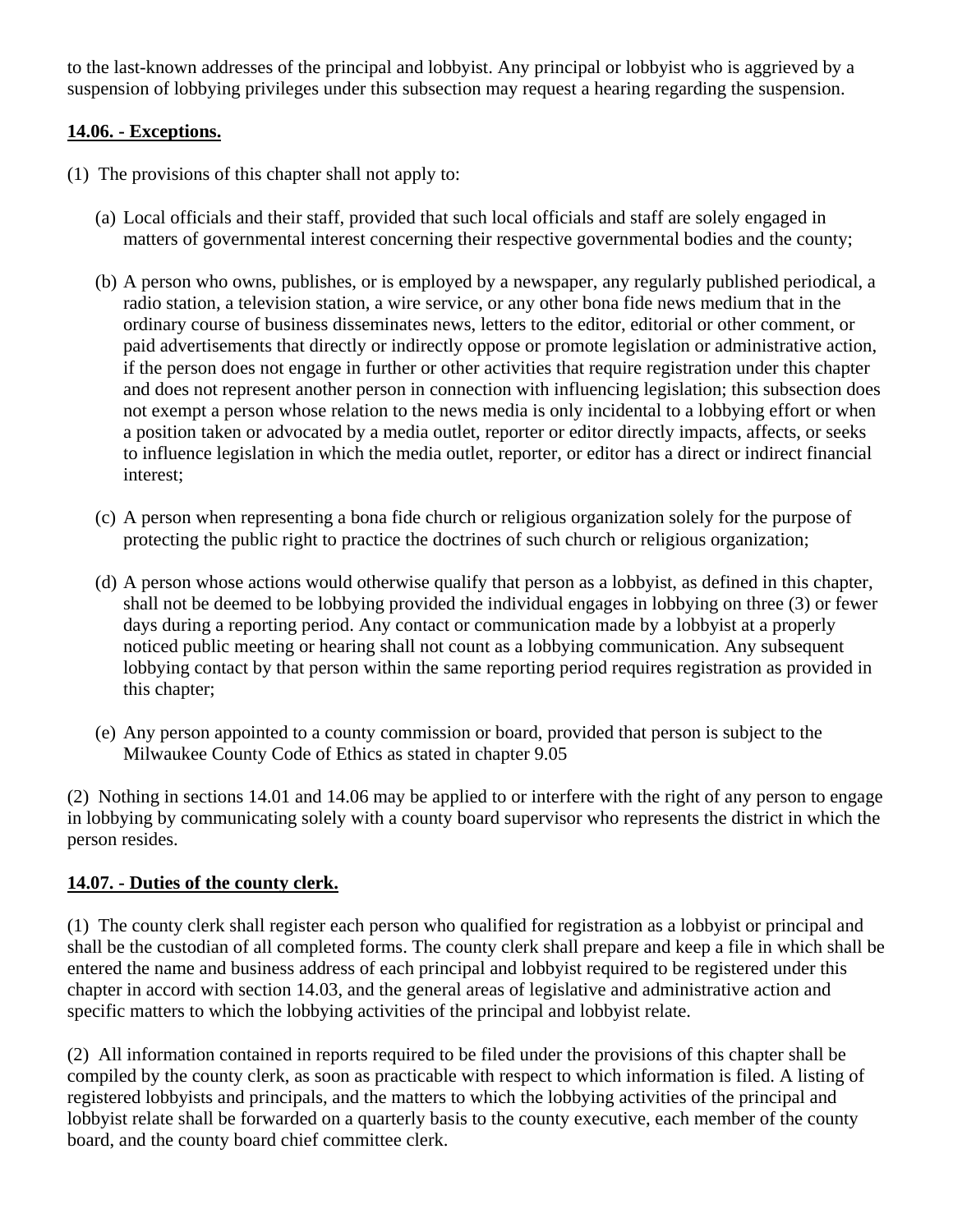(3) All reports required to be filed with the county clerk shall be preserved by the clerk for a period of six (6) years from the date of filing, shall constitute part of the public records of the clerk's office, and shall be open to public inspection. Copies shall be made available by the county clerk upon oral or written request and payment of copy fee charges.

(4) The county clerk shall make available to all interested parties a manual prepared and published by the ethics board which prescribes the methods of registration and reporting by lobbyists and principals.

(5) The county clerk shall post, in the office of the county executive and the office of the county board, proper notice of the "Regulation of Lobbying Activities" prepared by the ethics board which describes the requirements under this chapter.

(6) The county clerk shall inspect or cause to be inspected each report filed under this chapter within ten (10) days after the date it is filed.

(7) The county clerk shall, upon a verified complaint by any person or on his/her own motion, refer any facts within his/her knowledge or evidence in his/her possession that may indicate a violation of this chapter to the ethics board. The county clerk shall provide a written notification to the person named in the complaint that the matter has been referred to the ethics board.

(8) The county clerk shall notify a person required to file a report under this section immediately if it appears that the person has failed to file a complete report as required by law or that a report filed by the person does not conform to law. Upon failure of a principal or his/her lobbyist to file the report(s) required under sections 14.03 and 14.035, the county clerk shall mail written notices to the principal and to any lobbyist who has failed to report pursuant to this chapter to register as a lobbyist for the principal, informing them that unless the principal files the delinquent report within ten (10) days after the date of mailing of the notice, no lobbyist is permitted to lobby on behalf of the principal. The notice sent to the principal shall further state that the principal may be subject to forfeitures and/or sanctions as provided in this chapter. The notices shall be sent by first-class mail to the last-known addresses of the principal and lobbyist.

(9) In the event a person meets the definition of lobbyist as defined in section 14.02 and fails to register pursuant to the terms of this chapter, the county clerk shall mail written notices to the person informing them that they have ten (10) days from the date of the letter to register under the terms of this chapter. The notice shall further state that failure to register, including providing identifying information on the principal, will result in the person being prohibited from lobbying until the registration requirements of this chapter are fulfilled and, further, that the person and the principal may be subject to forfeitures and/or other sanctions as provided in this chapter.

### **14.08. - Fees.**

The county clerk shall charge and collect for the following purposes the following amounts:

- (1) The annual fee to register as a lobbyist shall be one hundred twenty-five dollars (\$125.00).
- (2) The annual fee to register as a principal shall be one hundred twenty-five dollars (\$125.00).

(3) The fee for filing an authorization statement shall be one hundred twenty-five dollars (\$125.00) for each lobbyist authorized.

(4) Lobbyist, principal and authorization fees are waived for representatives of Wisconsin Counties Association. Individuals exempt under this section must comply with all other provisions of this chapter.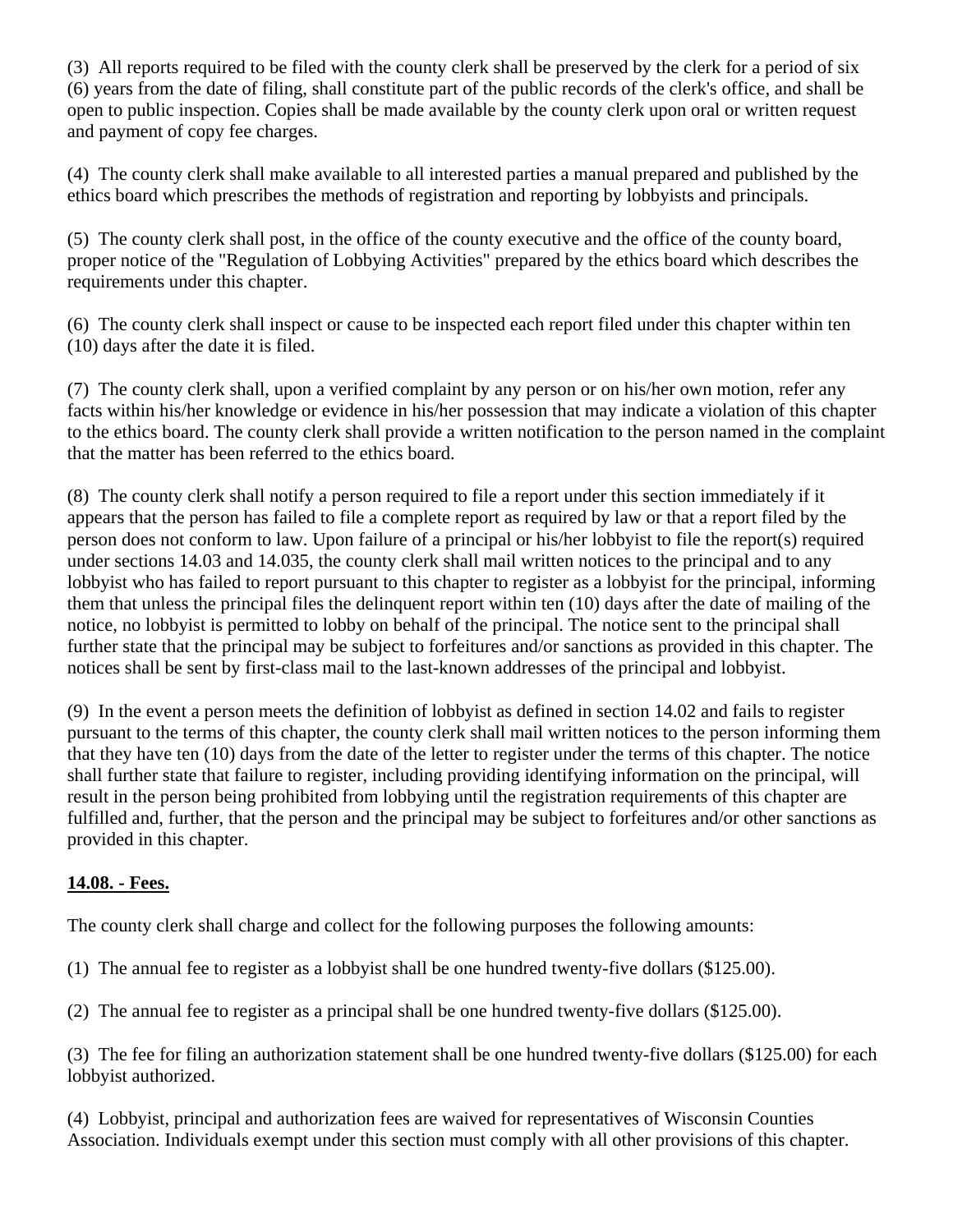(5) Lobbyist, principal and authorization fees shall be fifty dollars (\$50.00) respectively for representatives of non-profit entities, provided a valid State of Wisconsin Certificate of Status confirming non-profit or nonstock status is submitted with the principal registration forms.

### **14.09. - Filing of reports.**

The reports required by this chapter shall be filed with the county clerk at his/her office during regular business hours on forms prescribed by the ethics board. The person required by the terms of this chapter to file it shall verify each report. The verification shall state that such person has used all reasonable diligence in its preparation and that, to his/her knowledge, it is true and complete. Any verification required by this division may be made under oath or affirmation before any officer authorized to administer oaths or by certification or declaration made "under penalty of perjury" as provided in ch. 946, secs. 31 and 32, Wis. Stats.

### **14.10. - Duties of the ethics board.**

The ethics board shall:

(1) Prescribe forms and instructions for preparing and filing registration applications and expense statements governed by this chapter.

(2) Prepare and publish a manual setting forth recommended uniform methods of accounting and reporting for use by persons who are required to provide information or file statements under this chapter.

(3) Adopt such rules as may be necessary to enforce the various provisions of this chapter, including a schedule of sanctions and forfeitures pursuant to section 14.11

## **14.11. - Suspensions, violations and penalties.**

Every person who violates any provision of this chapter shall be subject to the following penalties:

(1) Failure to comply with sections 14.03 and/or 14.035 within ten (10) days of written notification by the county clerk shall result in a suspension of lobbyist privileges. The privilege of any lobbyist to lobby on behalf of the principal shall be restored immediately upon filing the delinquent report. The notices shall be sent by first class mail to the registered addresses of the principal and lobbyist.

(2) The ethics board may require individuals who have been found to have violated this chapter to forfeit an amount not more than one thousand dollars (\$1,000.00) for each violation of this chapter.

(3) In addition to the forfeitures listed in (2) of this section, the ethics board may suspend lobbyist privileges of individuals found to have violated this chapter for a period not to exceed three (3) years.

(4) The corporation counsel, when so requested by the board, shall institute proceedings to recover any forfeiture incurred under this section which has not been paid by the person against whom its was assessed.

(5) If the county clerk becomes aware of any person who falsifies information provided under sections 14.03 or 14.035 or any person who files or causes to be filed on behalf of any principal a falsified statement under this chapter, the county clerk shall refer such information to the district attorney for prosecution under applicable state statutes.